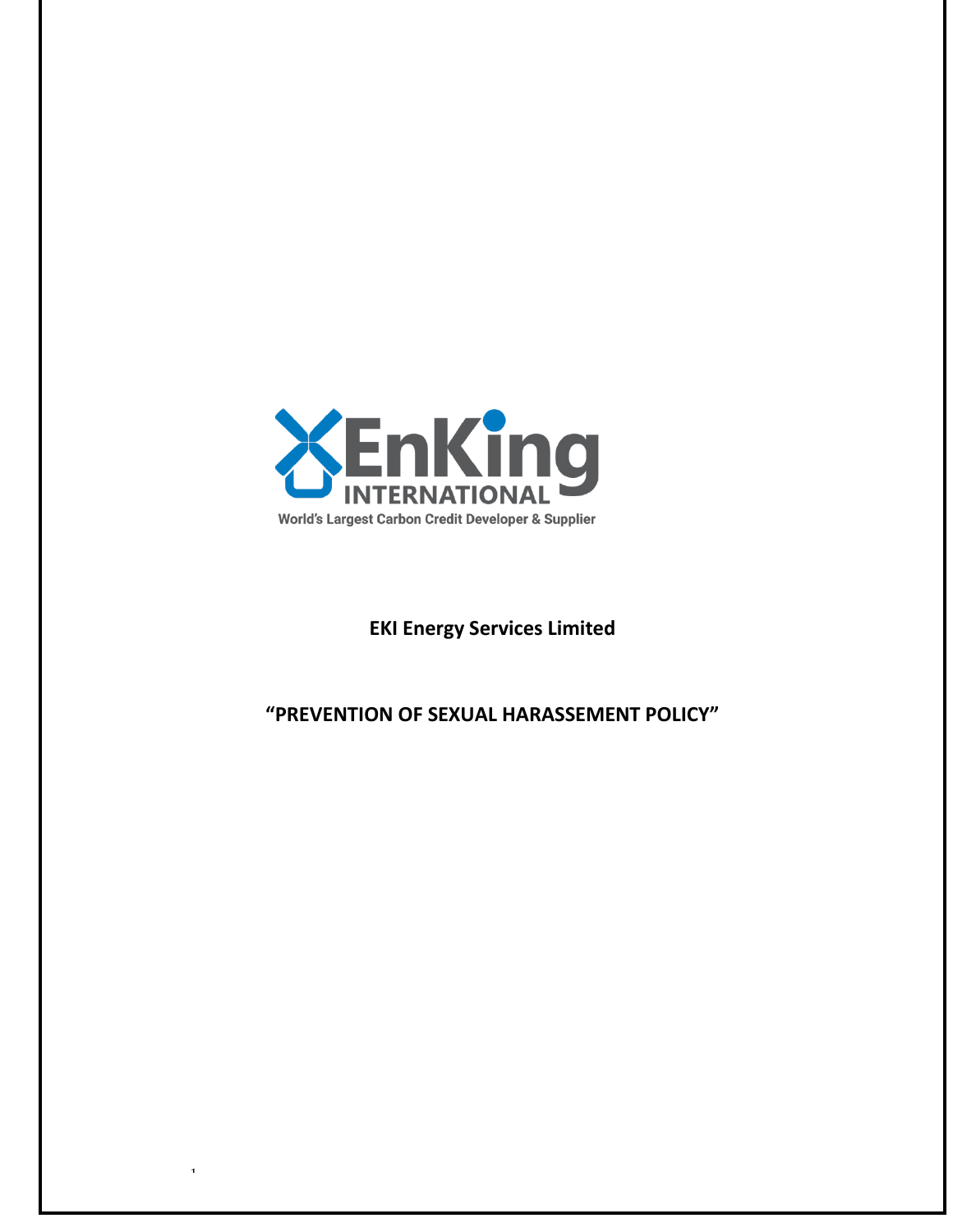#### PREVENTION OF SEXUAL HARASSEMENT POLICY

# **Table of Contents**

 $\bar{\bf 1}$ 

| 2. |  |
|----|--|
| 3. |  |
| 4. |  |
|    |  |
|    |  |
|    |  |
|    |  |
|    |  |
|    |  |
|    |  |
|    |  |
|    |  |
|    |  |
|    |  |
|    |  |
|    |  |
|    |  |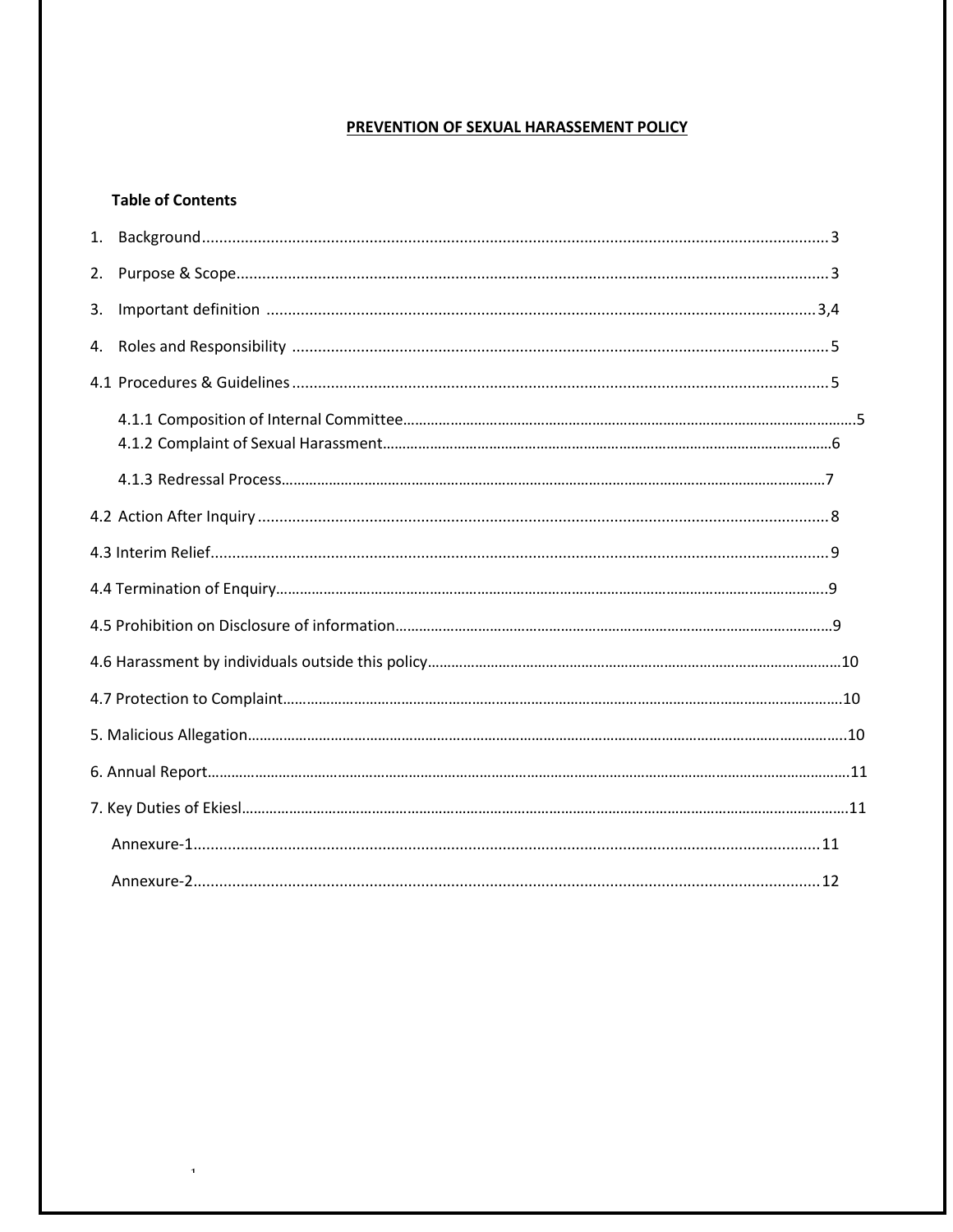#### **1. BACKGROUND**

**EKI Energy Services Limited** (hereinafter referred to as the **"Company"**) as part of the global EKIESL network is committed to provide equal opportunity and aharassment free workplace not withstanding race, caste, religion, color, ancestry, marital status, gender, sexual orientation, age, nationality, ethnic origin or disability, as the case may be. Thus, in order to create such a safe and conducive work environment, this Policy has been framed, in line with the provisions of the "Sexual Harassment of Women **at Workplace (Prevention, Prohibition and Redressal) Act, 2013"** ofIndia (hereinafter referred to as the **"Act"<sup>1</sup>** ) and existing rules framed thereunder namely the **"Sexual Harassment of Women at Workplace (Prevention, Prohibition and Redressal) Rules, 2013** (hereinafter referred to as the **"Rules"<sup>2</sup>** ).

**POLICY ON PREVENTION OF SEXUAL HARRASSMENT AT EKIESL**: In line with the Act, EKIESL has set out this Policy for prevention, prohibition and redressal of sexual harassment of women at workplace. Accordingly, no associate shall be subjected to sexual harassment at EKIESL. The Policy identifies what constitutes sexual harassment, establishes the Internal Committee ("IC") list of members are under annexure - 2, identifies the processes to be followed by the IC and outlines the redressal mechanism in the face of any breach of Policy. Any complaint received on account of sexual harassment will be dealt with utmost seriousness by EKIESL and any one in breach of the Policy shall be strictly dealt with in terms of this Policy set out in lines of the Act and Rules framed thereunder.

#### <span id="page-2-0"></span>**2. PURPOSE & SCOPE**

<span id="page-2-1"></span>Purpose of this policy is to provide protection against sexual harassment of women at workplace and the prevention and redressal of complaints of sexual harassment and matters related to it.

This policy extends to all associates including individuals coming to the workplace for employment or for any other purpose whatsoever including but not limited to visitors, vendors, contractual resources, interns apprentice and applies to any alleged act of sexual harassment against persons at workplace, whether the incident has occurred during or beyond working hours.

Anyone can be a victim of sexual harassment, regardless of their sex and of the sex of the harasser. EKIESL recognizes that sexual harassment may also occur between people of the same sex. What matters is that the sexual conduct is unwanted and unwelcome by the person against whom the conduct is directed.

All sexual harassment is prohibited whether it takes place within EKIESL premises or outside, including at social events, business trips, training sessions or conferences sponsored. conducted, by EKIESL.

#### 3. **IMPORTANT DEFINITIONS**

- I. "Aggrieved Individual" means in relation to a workplace, a person, of any age, whether employed or not, who alleges to have been subject to any act of sexual harassment by the respondent and includes contractual, temporary associates and visitors.
- II. "Complainant" is any aggrieved individual (including a representative as more fully described under Rule6 of the said Rules, if the aggrieved individual is unable to make a complaint on account of his/her physical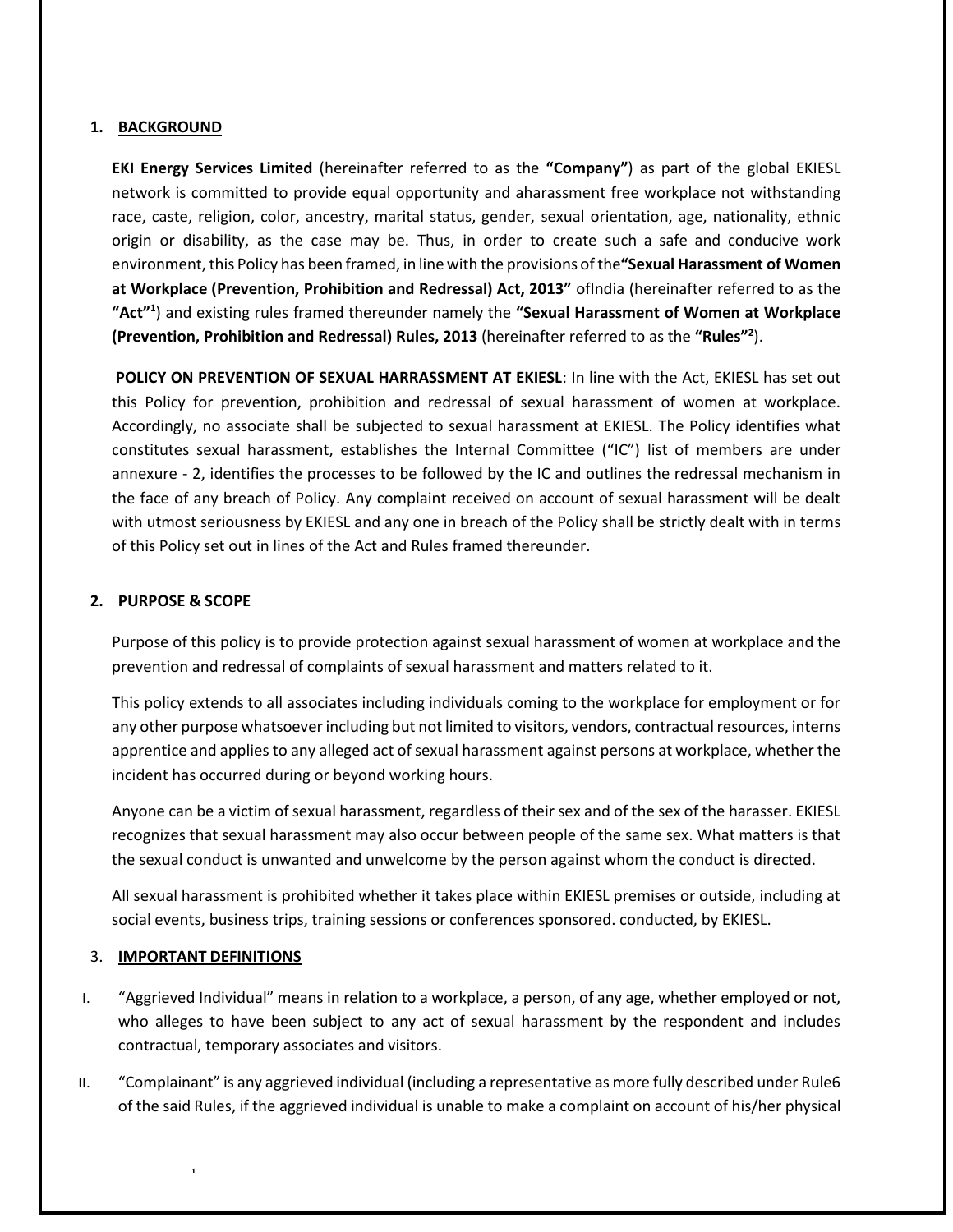or mental incapacity or death or otherwise) who makes a complaint alleging Sexual Harassment under this Policy.

- III. "Associate" as defined under the Act and means a person employed with the Company, subsidiaries and associate companies for any work onpermanent, temporary, part-time, ad-hoc or daily wage basis, either directly or through an agent, includinga contractor, who with or without the knowledge of the Principal employer, whether for remuneration or not,or working on a voluntary basis or otherwise, whether the terms of employment are expressed or implied and includes a co-worker, a contract worker, probationer, trainee, apprentice or called by any other such name.
- IV. "Employer" means person who are responsible for management, supervision and control of the workplace including appointment/removal/termination of associates and will include 'Director and Human Resource Officer, '
- V. "Internal Committee" means and include an Internal Complaints Committee (hereinafter referred to as the "IC").
- VI. "Member" means a member of the IC.
- VII. "Presiding officer" means the presiding officer of the IC and shall be a woman employed at a senior level at the workplace amongst the associates.
- VIII. 'Respondent" means a person against whom a complaint of alleging sexual harassment has been made under this policy.
- IX. "Parties" means collectively the complainant and the respondent.
- X. "Sexual Harassment" includes any one or more of the following unwelcome acts of behavior (whether directly or by implication):
	- A. Any unwelcome sexually determined behavior or pattern of conduct that would cause discomfortand/or humiliate a person at whom the behavior or conduct was directed namely –
		- Physical contact and advances;
		- Demand or request for sexual favours;
		- making sexually coloured remarks or remarks of sexual nature about a person's clothing orbody;
		- showing pornography;

- Any other unwelcome physical, visual, verbal or non-verbal conduct of sexual nature including but not limited to cat-call, wolf/finger whistle, vulgar/indecent jokes, letters, phone calls, text messages, e-mails, gestures etc.
- Sexual harassment can involve a series of incidents or it can be a one-off occurrence.
- B. The following circumstances, among other circumstances, if it occurs or is present in relation to connected with any act or behavior of sexual harassment may amount to sexual harassment: -
	- Implied or explicit promise of preferential treatment in employment; or
	- Implied or explicit threat of detrimental treatment in employment; or
	- Implied or explicit threat about the present or future employment status; or
	- Interference with work or creating an intimidating or offensive or hostile work environment for the person; or
	- Humiliating treatment affecting any person's health or safety.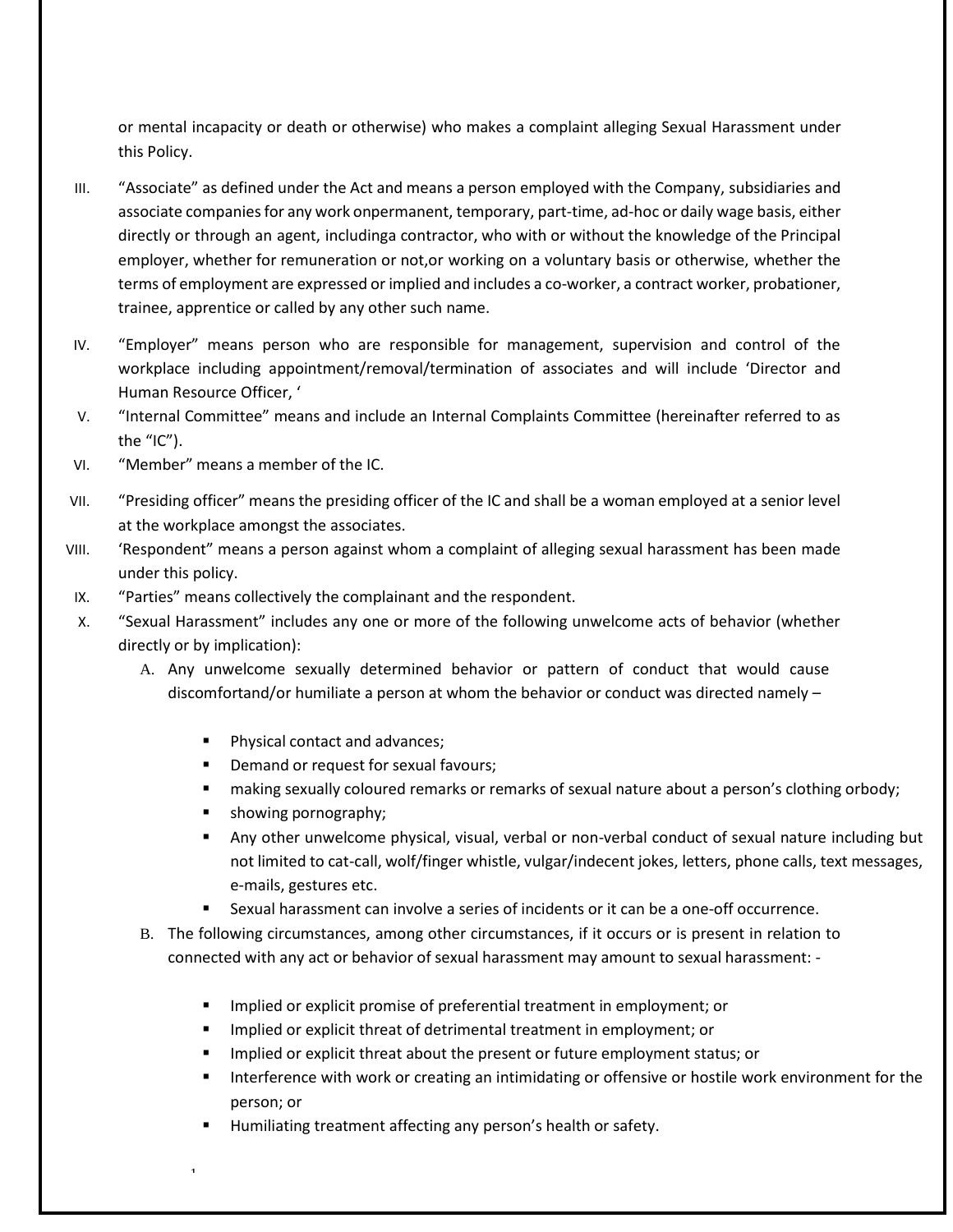**Exception:** any act or omission or any intention to act or omission by the associates of the company which is arising out of or in relation to the personal relationship maintained by them out of workplace or within workplace will not be covered under this policy.

**\***Personal Relationship - marriage, live-in relationship, blood relation, family relation etc maintained between the associates of the same company.

# **4. Roles and Responsibility:**

A. Responsibilities of Individual: It is the responsibility of all to respect the rights of others and to never encourage harassment. It can be done by:

- a. Refusing to participate in any activity which constitutes harassment
- b. Supporting the person to reject unwelcome behavior
- c. Acting as a witness if the person being harassed decides to lodge a complaint

All are encouraged to advise others of behavior that is unwelcome. Often, some behaviors are not intentional. While this does not make it acceptable, it does give the person behaving inappropriately, the opportunity to modify or stop their offensive behavior.

B Responsibilities of Managers: All managers must ensure that nobody is subject to harassment and there is equal treatment. They must also ensure that all associates understand that harassment will not be tolerated; those complaints will be taken seriously; and that the complainant, respondent/s, or witnesses are not victimized in any way.

# <span id="page-4-0"></span>**4.1 PROCEDURES & GUIDELINES**

#### <span id="page-4-1"></span>**4.1.1 Composition of Internal Committee**

- Pursuant to the relevant provisions of the Act, an Internal Committee (IC) has been constituted to prevent sexual harassment and to receive and effectively deal with complaints pertaining to the same. Details of the members, including their names and contact information, of the IC constituted by the Company for its offices at Indore is displayed at office notice board and have also been published in the company internal portal under "Companies policies" and will be updated on a periodic basis, as and when applicable. Employer will not form a part of the IC.
- The Committee must comprise of :
- A quorum of 4 members is required to be present at each location of office for the proceedings to take place . The quorum must include the (1) Presiding Officer, (2) at least two members (one of whom must be female and/or have legal knowledge) and (3) the external member.
- CPO and Ethics Leader may be consulted by the IC from time to time. Such consultation is purely discretionary.
- The committee is responsible for:

- Receiving complaints of sexual harassment at the workplace
- Initiating and conducting inquiry as per the established procedure
- Submitting findings and recommendations of inquiries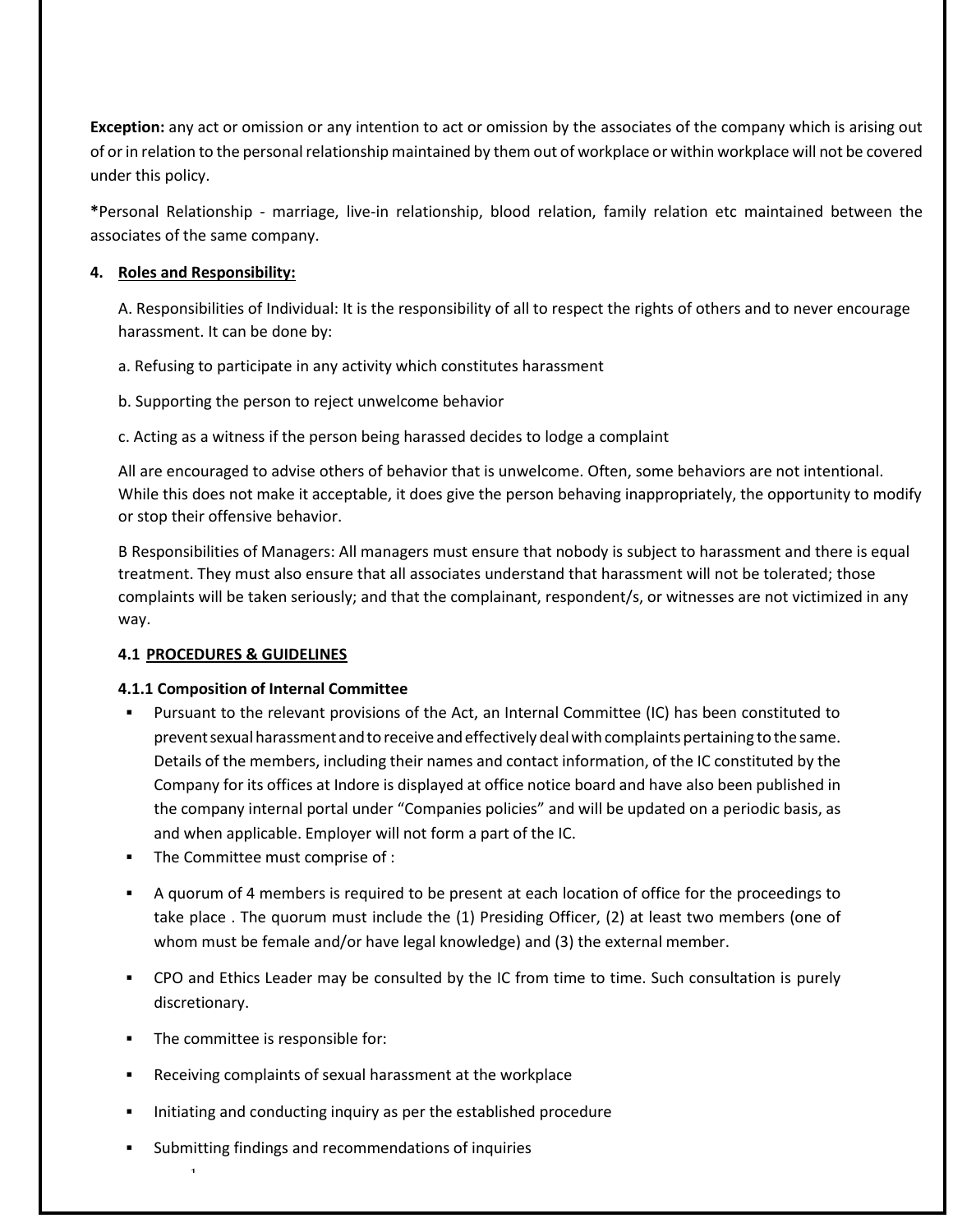- Coordinating with the employer in implementing appropriate action
- Maintaining strict confidentiality throughout the process as per established guidelines
- Submitting annual reports in the prescribed format

The Presiding Officer and every member of the IC shall hold office for a period not exceeding three years, from the date of their nomination.

Accordingly, in compliance with the Act and the Rules, EKIESL has constituted an IC at all its branches (details in Annexure A attached herewith). To ensure confidentiality, a dedicated e-mail id [posh@enkingint.org](mailto:posh@enkingint.org) has been created for Aggrieved Woman, for sending sexual harassment related complaints. This e-mail id can be accessed only by members of the IC.

 Any complaint that comes to the IC will be dealt with appropriately, sensitively and confidentially in the most judicious and un-biased manner within a certain defined time frame.

The members of the IC shall be entitled to fees or allowances as prescribed under the Act and the Rules made under the Act, from time to time.

# **4.1.2 Complaint of Sexual Harassment**

# 4.1.2.1. **Lodging of a complaint**

- 1. Any aggrieved individual may make in writing, a complaint of sexual harassment along with the documentary evidence available or names of witnesses, to any of the committee members at the workplace. within a period of three (3) months from the date of incident and in case of more than one incident, within a period of three (3) months from the date of last incident. Complaints arising of incidents more than three (3) months ddshall not be accepted.
- 2. However, the IC may, forreasonsto be recorded in writing, extend such time limit of filing complaintup to further 3 months, if it is satisfied that bonafide circumstances prevented the aggrieved individual from filing complaint within the time limit mentioned in point (1) herein above. The complaint should clearly mention name and available details of both the aggrieved person and therespondent. Anonymous or pseudonymous complaints will not be investigated.
- 3. Where the aggrieved individual is unable to make the complaint on account of her/his physical or mental incapacity or death or otherwise, his/her representative, as more fully described under Rule6 of the said Rules, may make a complaint.
- 4. The HC Department or Ethics Office will officially forward the complaint to the Presiding Officer of IC within seven (7) days from the date of making of the complaint.
- 5. The complainant shall submit six copies of the complaint accompanied by available supporting documents and relevant details concerning the alleged act of sexual harassment(s) including names and address of witnesses, if any which the complainant believes to be true and accurate.

#### 4.1.2.2. **Receiving a Complaint (guidelines)**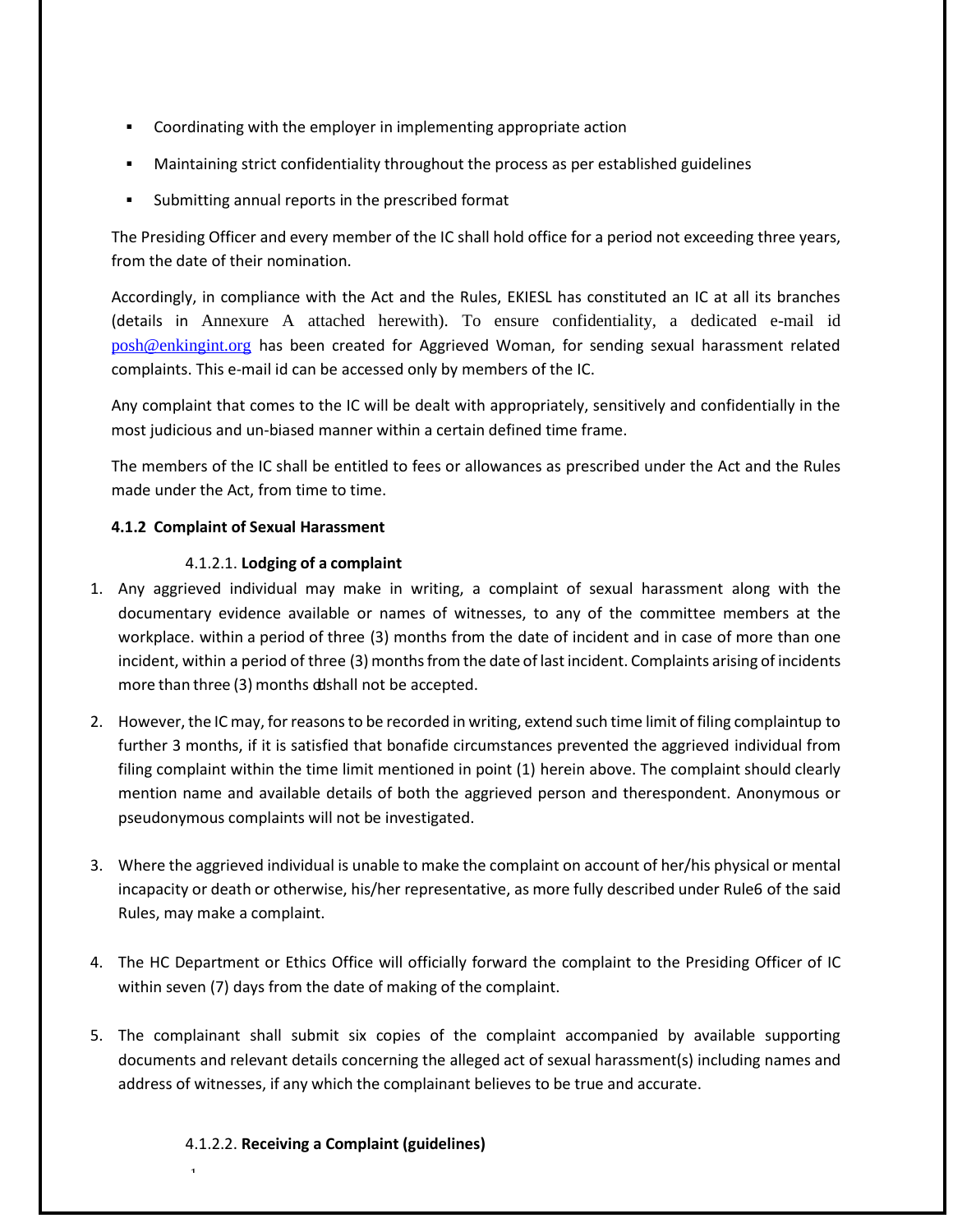Dealing with incidents of harassment is not like any other type of dispute. Complainants may be embarrassed and distressed and it requires tact and discretion while receiving the complaint.

The following points are kept in mind by the receiver of the complaint: -

- 1. Complaint are listened to and the complainant informed that the Company takes the concerns seriously. Complainant is informed that these concerns will be reported to the appropriate committee and follow up will be done speedily
- 2. Situation are not be pre-judged. Written notes are taken while listening to the person. Complainant is allowed to bring another person to the meeting if they wish. When taking accurate notes, complainants' own words, where possible, is used. Clear description of the incident in simple and direct terms is prepared and details are confirmed with the complainant
- 3. All notes are kept strictly confidential. Complainant's agreement is taken to allow proceeding with the matter, which involves a formal investigation.
- 4. The complainant is advised that although the process is confidential, the respondent needs to be informed and any witnesses and persons directly involved in the complaint process will also learn of the complainant's identity Care is taken to prevent any disadvantage to or victimization of either the complainant or the respondent

#### **4.1.3. Redressal Process**

1

#### 4.1.3.1. Resolution procedure through conciliation

Before the IC initiates an inquiry, the complainant may request the IC to take steps to resolve the matter through conciliation provided no monetary settlement shall be made as basis of conciliation. If a settlement has been so arrived, the IC shall record the same and forward the same to the Employer and provide copies of the settlement to the aggrieved individual and the respondent. In such cases, no further inquiry shall be conducted by the IC.

#### 4.1.3.2. Resolution procedure through formal inquiry

(1) In case where a settlement is not feasible or could not be arrived at through conciliation (ref clause 4.3.1 above), the IC will conduct an inquiry into the complaint. Additionally, an inquiry may also be initiated if the aggrieved person informs the IC that any terms of settlement (ref clause 4.3.1 above) has not been complied with by the respondent.

(2) The IC within 7 (seven) working days of receiving the complaint shall forward one copy thereof to the respondent for obtaining a response.

(3) The respondent within 10 (ten) working days of receiving the complaint shall file his/her reply to the complaint along with list of supporting documents, names and addresses of witnesses.

(4) The IC shall consider the reply from the respondent and initiate an inquiry. The complainant or the respondent to the complaint shall not be allowed to bring any legal practitioner to represent them at any stage of the proceedings before the IC. IC shall hear both the complainant and the respondent on date(s) intimated to them in advance and the principles of natural justice will be followed accordingly.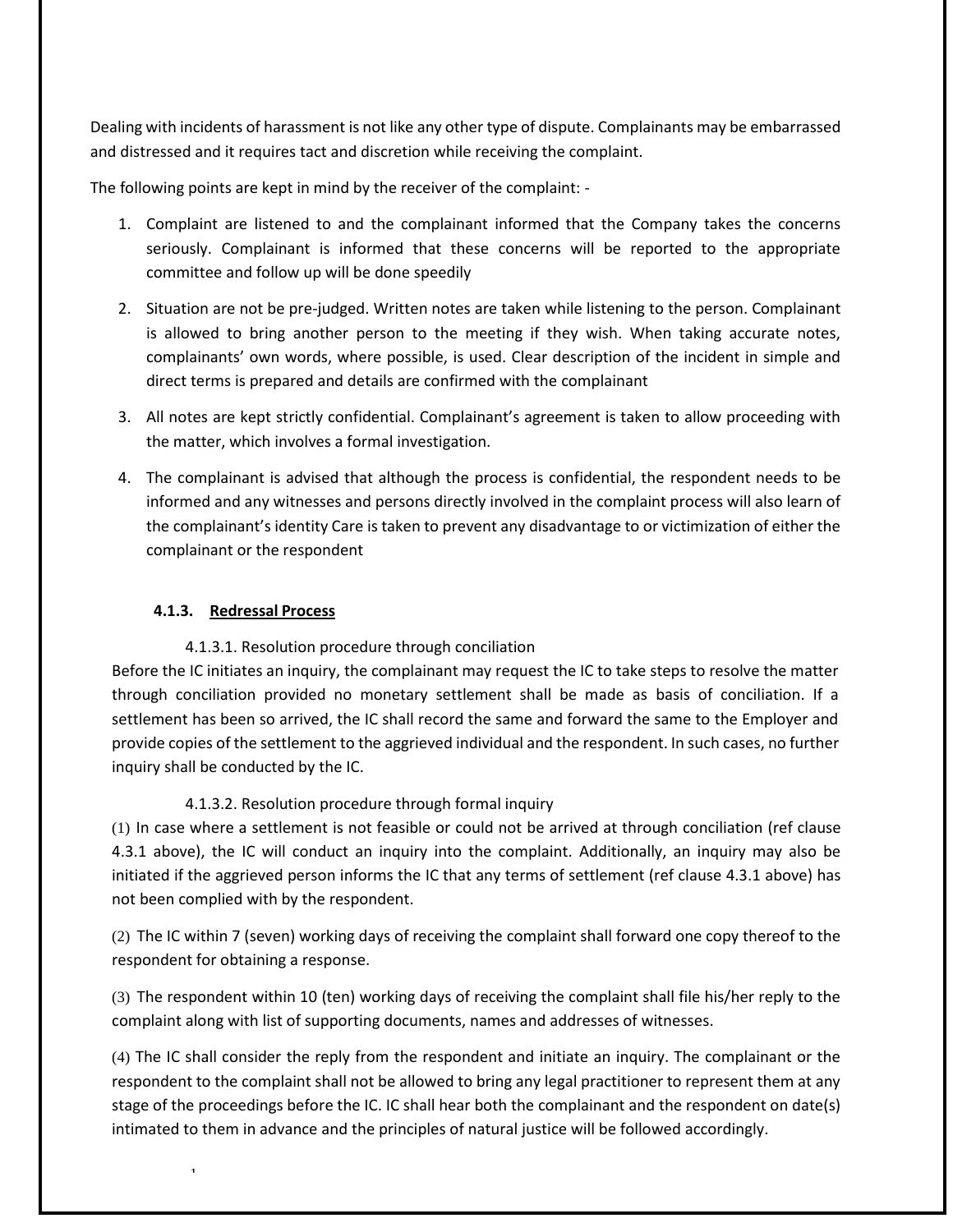(5) In the event of failure to attend personal hearing before IC by the complainant or the respondent on three consecutive dates (intimated in advance) without sufficient cause, the IC shall have the right to terminate the inquiry proceedings or give an ex-parte decision. However, the IC shall serve a notice in writing to the party (i.e.), 15 (fifteen) days in advance, before such termination or the ex-parte order.

(6) The inquiry process shall be completed maximum within the period of 90 (ninety) days from the date ofreceipt of the complaint.

(7) The IC within 10 (ten) days from the date of completion of inquiry shall provide a report of its findings and recommendation(s) to CPO and Director & General Manager and such report and recommendation(s) shall also be forthwith made available to the complainant(s) and respondent(s).

(8) Where the conduct of Sexual Harassment amounts to a specific offence under the Indian Penal Code (45 of 1860) or under any other law; it shall be the duty of IC to immediately inform the complainant of his/her right to initiate action in accordance with law with the appropriate authority, and to give advice and guidance regarding the same. Any such action or proceedings initiated shall be in addition to proceedingsinitiated and /or any action taken under this Policy.

Please refer **Annexure-1** for sections dealing with sexual harassment under the Indian Penal Code.

# 4.2. **Action after inquiry**

On completion of the inquiry, an inquiry report shall be issued to EKIESL within a period of 10 days from the completion of the inquiry and such report shall also be made available to the concerned parties

a) In the event the allegation is not proven: The IC shall not recommend any action to be undertaken by EKIESL.

b) In the event the allegation stands proven:

1. The IC shall recommend take action against the respondent for sexual harassment as a misconduct in accordance with the Code of Conduct; or

2. The IC shall recommend to take action including

- I. seek a mandatory written apology from the respondent;
- II. issue a warning to the respondent;
- III. Reprimand or censure the respondent;
- IV. Withhold the promotion of the respondent;
- V. Withhold the pay rise or increments of the respondent;
- VI. Terminate the respondent from service;

- VII. instruct the respondent to undergo a counseling session; or
- VIII. instruct the respondent to undertake community service.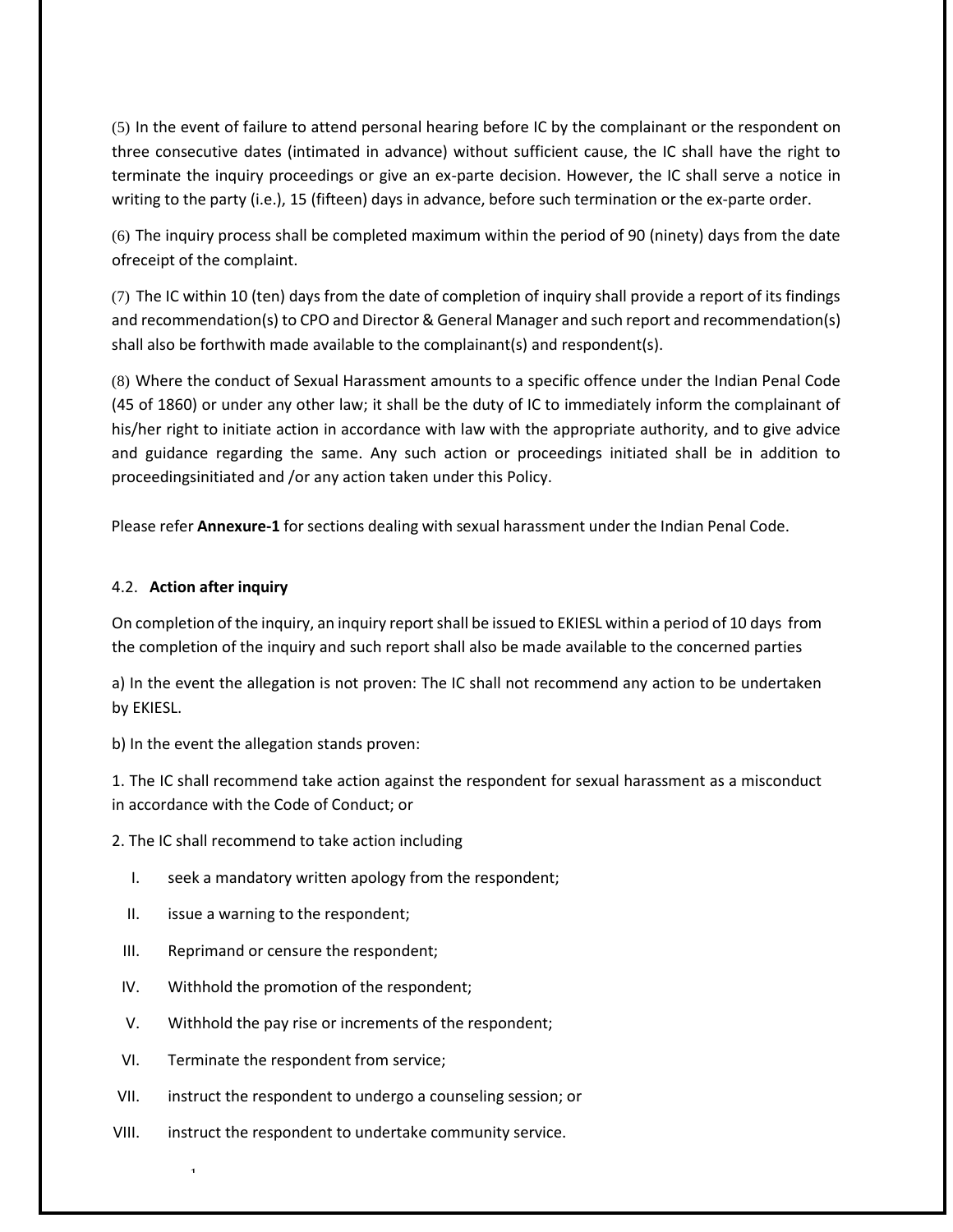#### IX. Suspension; or

The determination of amount of compensation to be paid to the Aggrieved person would be based on the following factors:

- Mental, trauma, pain, suffering and emotional distress;
- The loss in the career opportunity due to the incident
- Medical expenses;
- Income and financial status of the respondent; and
- Feasibility of such payment in lump sum or in installments

d) In case the IC finds the degree of offence coverable under the Indian Penal Code, 1860 the IC shall take appropriate action for making a police complaint. Upon the recommendation received from the concerned IC, EKIESL shall act within 60 days from the date of receipt of the report of the IC

#### **4.3. Interim relief**

During pendency of the inquiry, on a written request made by the complainant, the committee may recommend to the employer to:

- Transfer the aggrieved individual or the respondent to any other workplace; or
- Grant leave to the aggrieved individual of maximum 3 months, in addition to the leave he/she would be otherwise entitled; or
- Grant such other relief to the aggrieved individual as may found to be appropriate; or
- Restraint the respondent from reporting on the work performance of the complainant.
- Once the recommendation of interim relief are implemented, CPO shall inform the committee regardingthe same.

#### **4.4. Termination of Enquiry**

1

The IC have the right to terminate the inquiry proceedings or to give an ex-parte decision on the complaint, if the Complainant or the Respondent fails, without sufficient cause to present herself or himself for three consecutive hearings convened by the Chairperson, as the case may be, provided that such termination or ex-parte order may not be passed without giving a notice of 15 days to the concerned party.

#### **4.5. Prohibition on disclosure of information**

This policy and the law prohibits any person including IC Members from publishing, communicating or making known to the public, press and media in any manner, contents of the complaint, the identity and addresses of the aggrieved person, respondent and witnesses, any information relating to conciliation and inquiry proceedings, or recommendations of the IC during the proceedings under the provisions of the Act.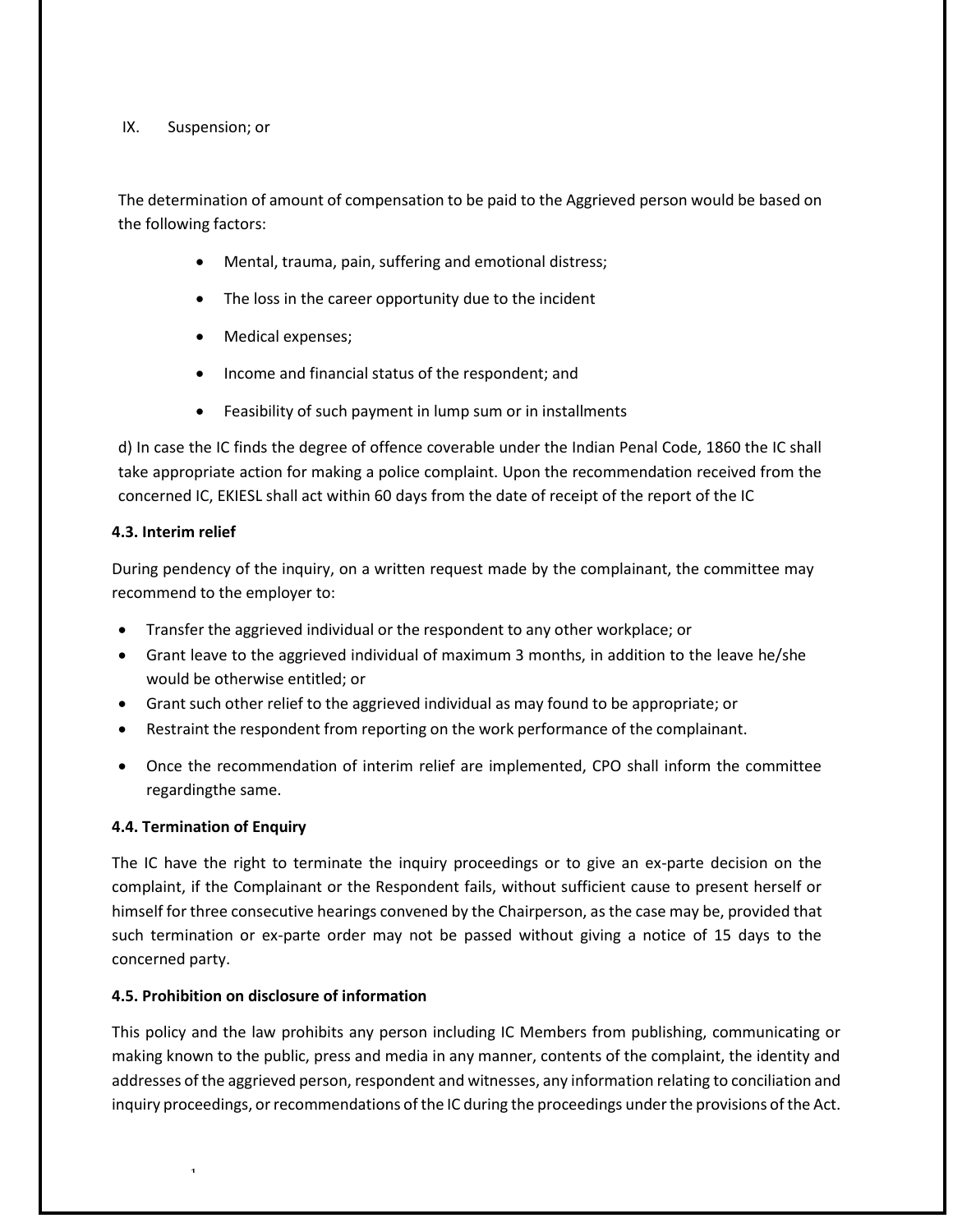Any violation thereto shall also be subject to applicable disciplinary action as outlined in Associate Handbook. Further CPO shall impose monetary sanctions as per provisions of the Act and Rules.

#### **4.6. Harassment by individuals outside this policy**

If an aggrieved individual brings to the notice of the IC any instances of sexual harassment where the respondent is not a associate or other individuals covered under this policy, the Management or any person delegated by the Management shall provide assistance to the aggrieved individual, if such aggrieved individual so chooses, to file a complaint with the IC of the respondent's employer or under the IPC or any other law for the time being in force, as may be appropriate.

# **4.7. Protection to Complainant**

The Company is committed to ensuring that no associate who brings forward a harassment concern is subject to any form of reprisal. Any reprisal will be subject to disciplinary action. The Company will ensure that the victim or witnesses are not victimized or discriminated against while dealing with complaints of sexual harassment.

However, anyone who abuses the procedure (for example, by maliciously putting an allegation knowing it to be untrue and/or produces any forged or misleading document) will be subject to applicable disciplinary action.

# **4.7.1 Appeal**

Any person aggrieved by the recommendation of IC may prefer an appeal under the relevant provisions ofthe Act and Rules.

# **4.7.2. Disciplinary Proceedings**

Pursuant to written recommendation of CPO on the basis of report and findings of IC and subject to the final outcome of the appeal proceedings, if any, (ref. clause 4.3.6 above) necessary disciplinary proceedings may be initiated against the respondent in terms of the applicable provisions of Associate Handbook of the Company.

#### **4.7.3. Savings and Repeal**

Prevention of Sexual Harassment Policy (v1.11 dated 27<sup>th</sup> April 2020) hereby stands substituted with this Policy with effect from 14 September 2020. All existing inquiry proceedings and/or appeals initiated under the withdrawn policy will be deemed to have been made under this Policy and same shall continue accordingly.

#### **5. Malicious Allegations**

1

Where the committee arrives at the conclusion that the allegation against the respondent is malicious or the aggrieved woman or any other person making the complaint has made the complaint knowing it to be false or the aggrieved woman or any other person making the complaint has produced any forged or misleading document, it may recommend to the employer to take action against the woman or the person making the complaint. The action recommended should be similar to the ones proposed for the respondent in case of substantiated complaints. While deciding malicious intent, the committee should consider that mere inability to substantiate a complaint need not mean malicious intent. Malicious intent must be clearly established through a separate inquiry.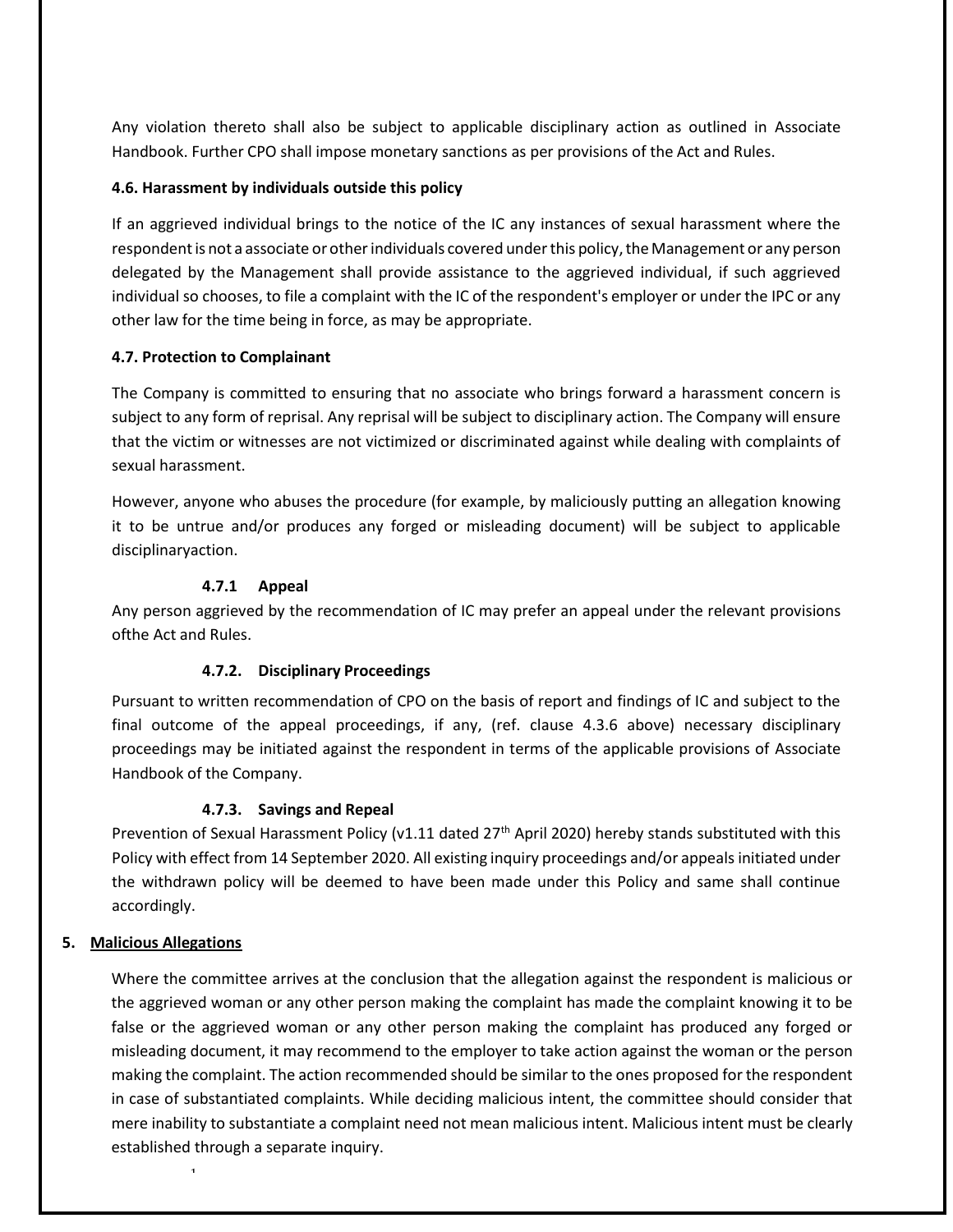# **6. Annual Report**

 The IC shall prepare an annual report with details of number of complaints received, number of complaints disposed off during a given year, number of cases pending for more than 90 days, number of workshops or awareness programs organized and nature of action taken by EKIESL. The annual report shall be submitted to EKIESL and the District Officer appointed by the State Government in this regard.

# **7. Key Duties of Ekiesl**

Key duties of EKIESL include:

- To constitute and provide facility to all the members of the IC for dealing with complaints of sexual harassment and conducting inquiry;
- To provide safe working environment for all;
- To display at a conspicuous place penal consequence of sexual harassment;
- To provide necessary support to the Aggrieved Woman if she chooses to file a criminal complaint under the Indian Penal Code 1860;
- To treat sexual harassment as a misconduct under the service rules;
- To monitor timely preparation and submission of an Annual Report by the Internal Committee;
- To conduct orientation programs and seminars for the members of the IC; and Conduct workshops and associate awareness programs at regular intervals for sensitizing the associates with the provisions of the Act and the Rules.
- Declare the names and contact details of all the members of the Internal Committee.

#### **8. POLICY REVIEW**

This Policy may be amended, modified or supplemented from time to time to ensure compliance with any modification, amendment or supplementation to any notifications and directions issued by Ministry of Law and Justice or under any other law applicable, from time to time. The IC may issue /implement such guidelines, procedures, formats and/or reporting mechanisms to enforce this Policy as it may deem fit.

#### **ACKNOWLEDGEMENT**

<span id="page-10-0"></span>1

 Associate acknowledges and confirms that the Associate has read an understood this Policy, and agrees to comply with this Policy. Associate acknowledges that the employer reserves the right to modify the Policy.

-----------------------------

Associate Signature

------------------------------

#### Associate name

-----------------------------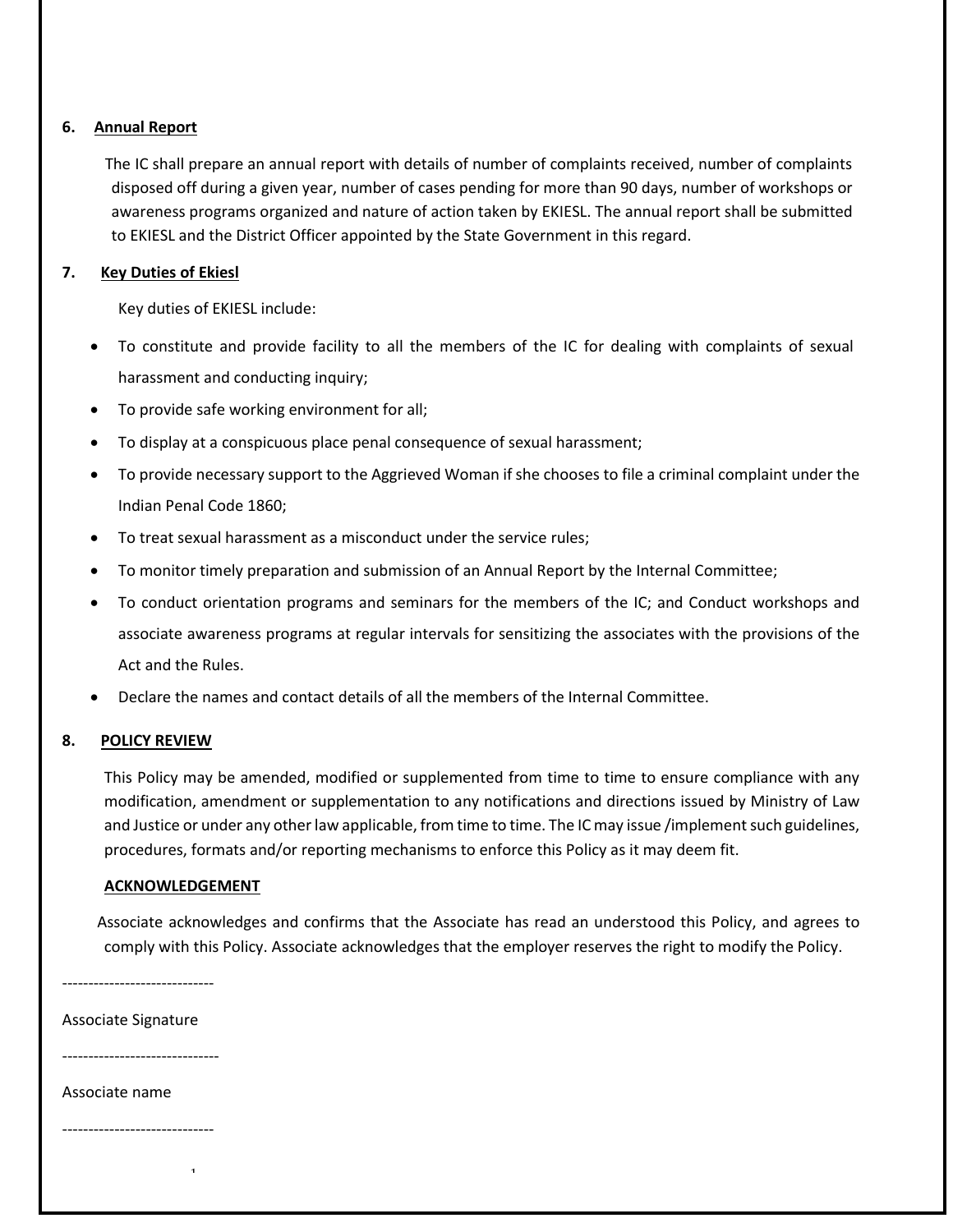# **Annexure-1**

#### **Sections of the Indian Penal Code (IPC) – Sexual Harassment and Punishment for SexualHarassment**

Under the Indian Penal Code, the newly introduced Section (Section 354A) which deals with Sexual Harassment has made this a 'cognizable offense' i.e. a person charged with Sexual Harassment may be arrested **without a warrant**.

- (1) A man committing any of the following acts:
- (i) physical contact and advances involving unwelcome and explicit sexual overtures; or
- (ii) a demand or request for sexual favours; or
- (iii)showing pornography against the will of a woman; or
- (iv) making sexually coloured remarks,

1

shall be guilty of the offence of sexual harassment.

(2) Any man who commits the offence specified in clause (i) or clause (ii) or clause (iii) above, shall be punished with rigorous imprisonment for a term which may extend to three years, or with fine, or with both.

(3) Any man who commits the offence specified in clause (iv) above shall be punished with imprisonment of either description (i.e. either simple or rigorous) for a term which may extend to one year, or with fine, orwith both.

In addition to Section 354A set out above, acts of Sexual Harassment may also constitute other offenses under IPC including Section 354 (assault or criminal force to woman with intent to outrage her modesty), Section 354C (Voyeurism), Section 354D (Stalking), Section 375 and 376 (Rape) and Section 509 (word, gesture or act intended to insult the modesty of a woman) of the IPC.